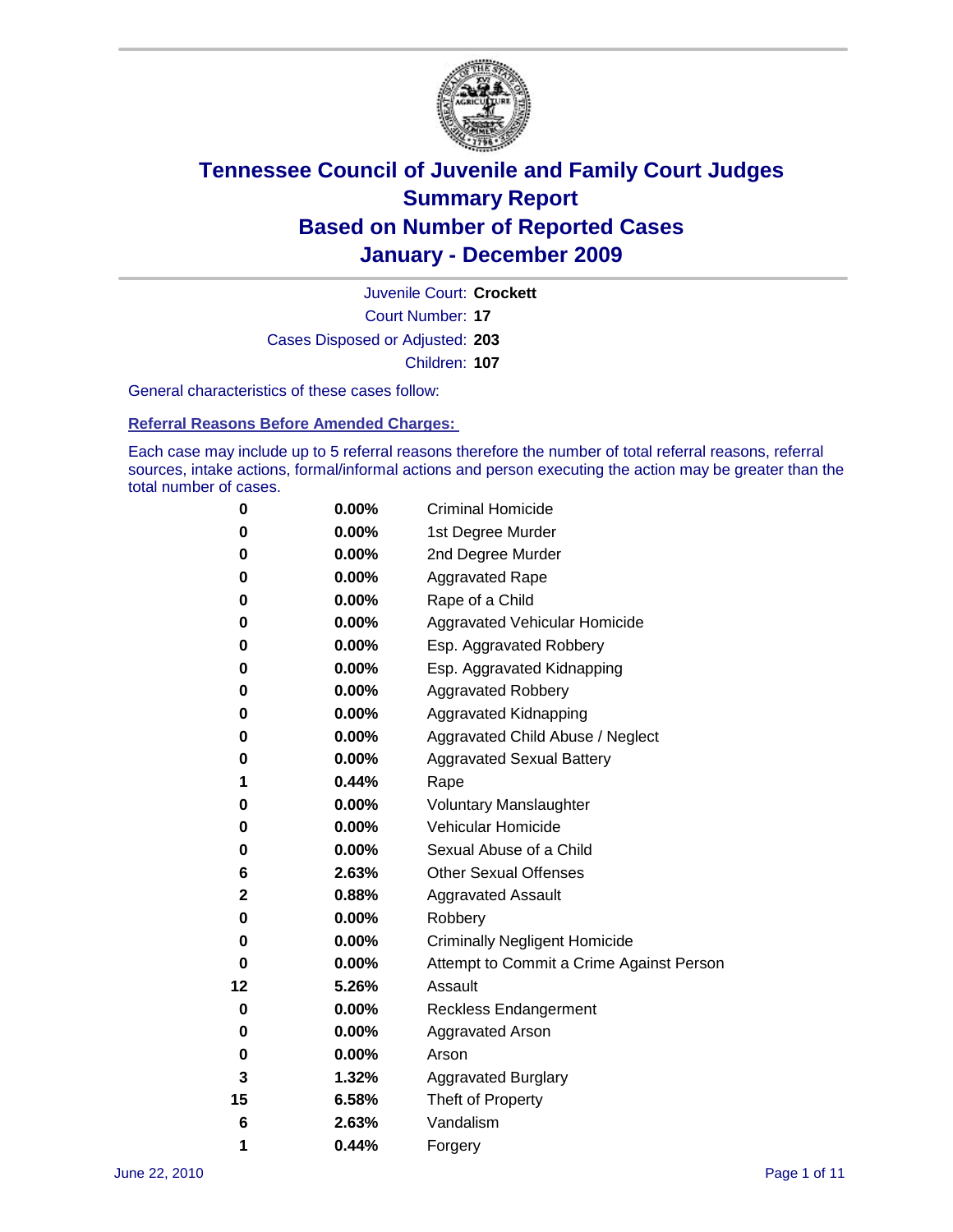

Court Number: **17** Juvenile Court: **Crockett** Cases Disposed or Adjusted: **203** Children: **107**

#### **Referral Reasons Before Amended Charges:**

Each case may include up to 5 referral reasons therefore the number of total referral reasons, referral sources, intake actions, formal/informal actions and person executing the action may be greater than the total number of cases.

| 0  | 0.00%    | <b>Worthless Checks</b>                                     |
|----|----------|-------------------------------------------------------------|
| 0  | 0.00%    | Illegal Possession / Fraudulent Use of Credit / Debit Cards |
| 8  | 3.51%    | <b>Burglary</b>                                             |
| 0  | $0.00\%$ | Unauthorized Use of a Vehicle                               |
| 0  | $0.00\%$ | <b>Cruelty to Animals</b>                                   |
| 3  | 1.32%    | Sale of Controlled Substances                               |
| 0  | 0.00%    | <b>Other Drug Offenses</b>                                  |
| 12 | 5.26%    | <b>Possession of Controlled Substances</b>                  |
| 0  | $0.00\%$ | <b>Criminal Attempt</b>                                     |
| 1  | 0.44%    | Carrying Weapons on School Property                         |
| 3  | 1.32%    | Unlawful Carrying / Possession of a Weapon                  |
| 0  | $0.00\%$ | <b>Evading Arrest</b>                                       |
| 0  | $0.00\%$ | Escape                                                      |
| 0  | 0.00%    | Driving Under Influence (DUI)                               |
| 1  | 0.44%    | Possession / Consumption of Alcohol                         |
| 0  | $0.00\%$ | Resisting Stop, Frisk, Halt, Arrest or Search               |
| 0  | $0.00\%$ | <b>Aggravated Criminal Trespass</b>                         |
| 1  | 0.44%    | Harassment                                                  |
| 1  | 0.44%    | Failure to Appear                                           |
| 4  | 1.75%    | Filing a False Police Report                                |
| 0  | 0.00%    | Criminal Impersonation                                      |
| 6  | 2.63%    | <b>Disorderly Conduct</b>                                   |
| 0  | 0.00%    | <b>Criminal Trespass</b>                                    |
| 0  | 0.00%    | <b>Public Intoxication</b>                                  |
| 0  | $0.00\%$ | Gambling                                                    |
| 12 | 5.26%    | Traffic                                                     |
| 0  | $0.00\%$ | <b>Local Ordinances</b>                                     |
| 1  | 0.44%    | Violation of Wildlife Regulations                           |
| 0  | $0.00\%$ | Contempt of Court                                           |
| 3  | 1.32%    | Violation of Probation                                      |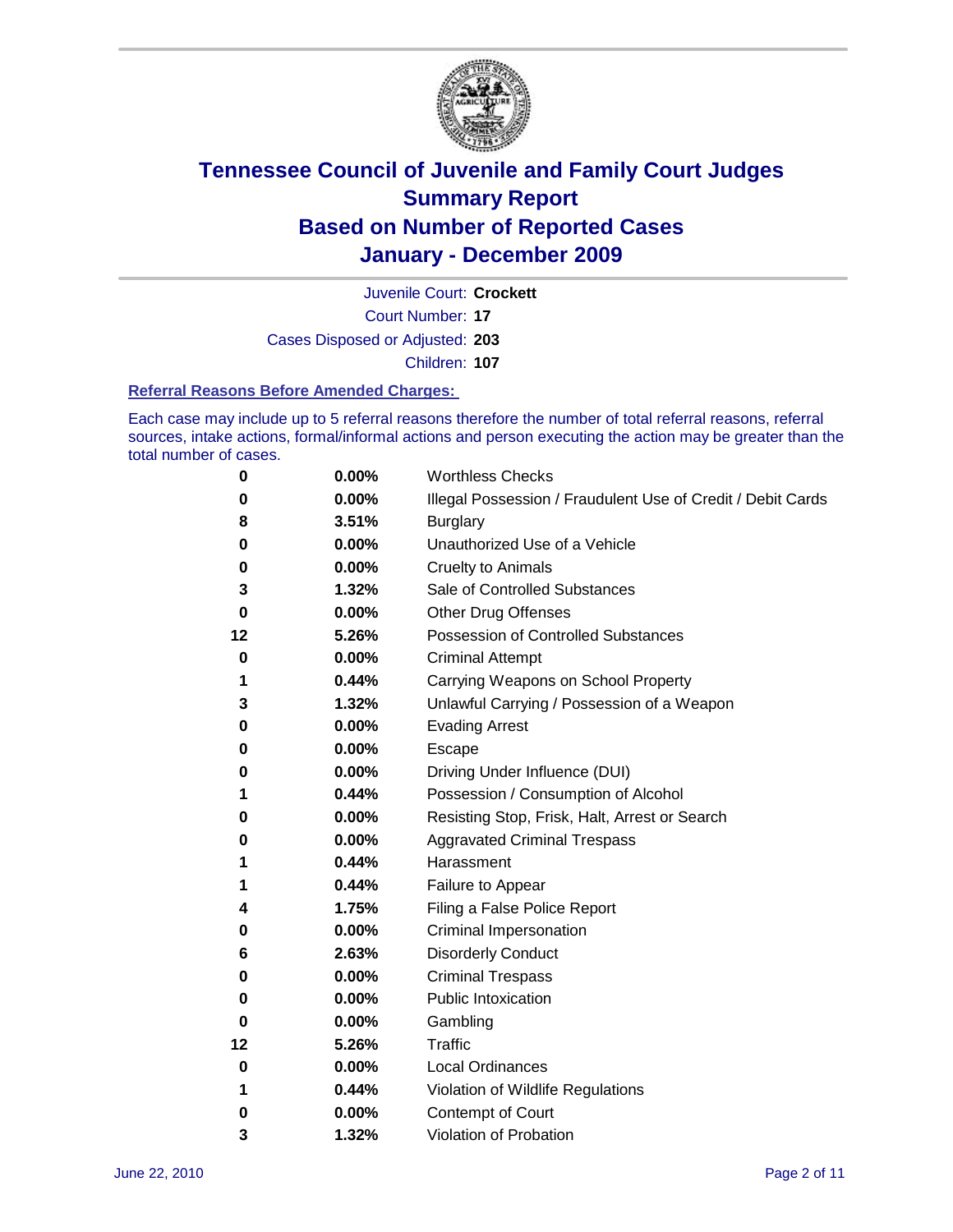

Court Number: **17** Juvenile Court: **Crockett** Cases Disposed or Adjusted: **203** Children: **107**

#### **Referral Reasons Before Amended Charges:**

Each case may include up to 5 referral reasons therefore the number of total referral reasons, referral sources, intake actions, formal/informal actions and person executing the action may be greater than the total number of cases.

| 0            | 0.00%    | Violation of Aftercare                 |
|--------------|----------|----------------------------------------|
| 10           | 4.39%    | Unruly Behavior                        |
| 7            | 3.07%    | Truancy                                |
|              | 0.44%    | In-State Runaway                       |
| 0            | $0.00\%$ | Out-of-State Runaway                   |
| 4            | 1.75%    | Possession of Tobacco Products         |
| 0            | 0.00%    | Violation of a Valid Court Order       |
|              | 0.44%    | Violation of Curfew                    |
| 0            | 0.00%    | Sexually Abused Child                  |
| 0            | 0.00%    | <b>Physically Abused Child</b>         |
| $\mathbf{2}$ | 0.88%    | Dependency / Neglect                   |
| 0            | 0.00%    | <b>Termination of Parental Rights</b>  |
| 0            | 0.00%    | <b>Violation of Pretrial Diversion</b> |
| $\bf{0}$     | 0.00%    | Violation of Informal Adjustment       |
| 92           | 40.35%   | <b>Judicial Review</b>                 |
| 5            | 2.19%    | <b>Administrative Review</b>           |
| $\mathbf{2}$ | 0.88%    | <b>Foster Care Review</b>              |
| 0            | 0.00%    | Custody                                |
| 0            | 0.00%    | Visitation                             |
| 0            | 0.00%    | Paternity / Legitimation               |
| 0            | 0.00%    | <b>Child Support</b>                   |
| 0            | 0.00%    | <b>Request for Medical Treatment</b>   |
| 0            | 0.00%    | <b>Consent to Marry</b>                |
| $\mathbf{2}$ | 0.88%    | Other                                  |
| 228          | 100.00%  | <b>Total Referrals</b>                 |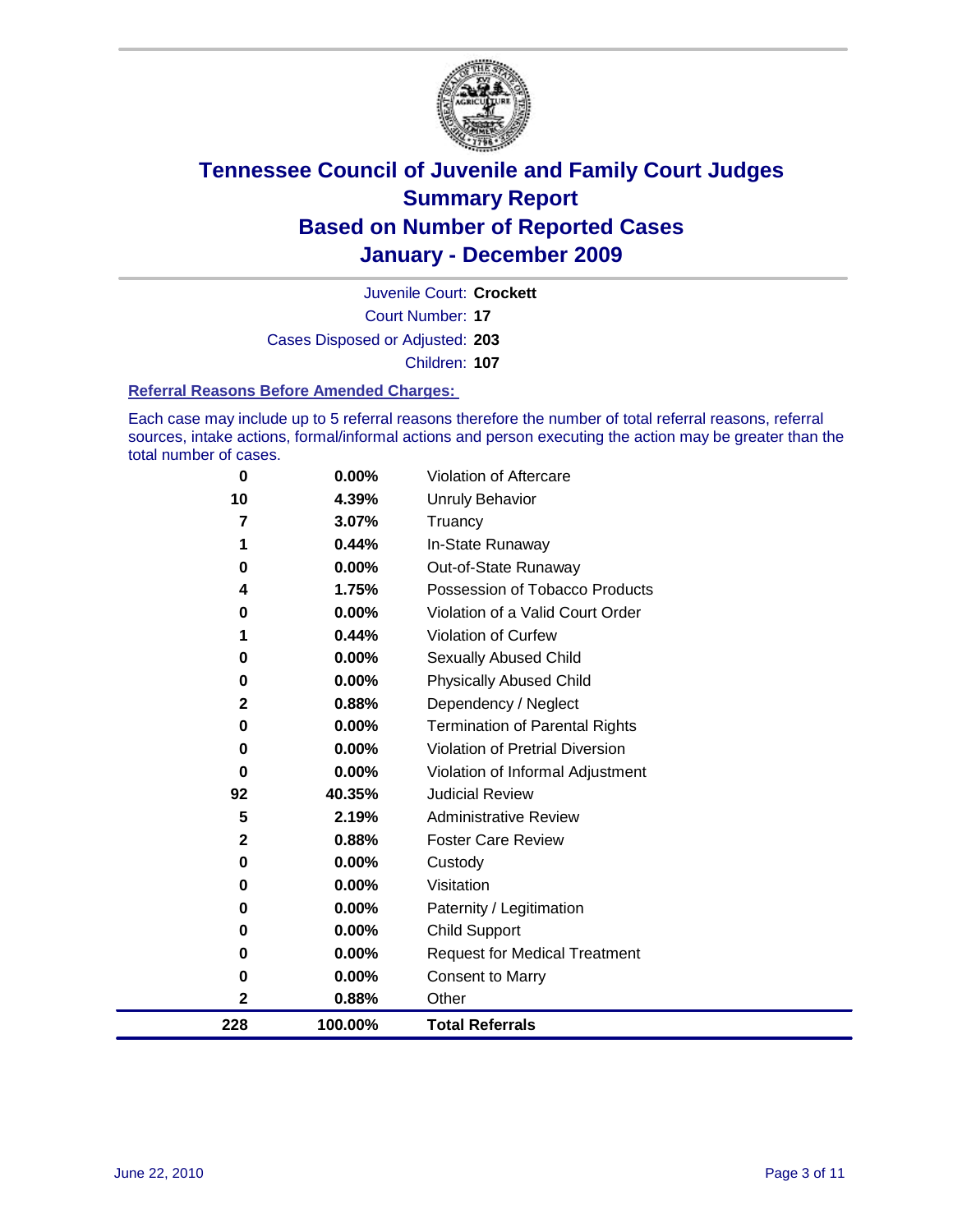

|                            |                                 | Juvenile Court: Crockett |  |  |  |  |
|----------------------------|---------------------------------|--------------------------|--|--|--|--|
|                            | Court Number: 17                |                          |  |  |  |  |
|                            | Cases Disposed or Adjusted: 203 |                          |  |  |  |  |
|                            |                                 | Children: 107            |  |  |  |  |
| <b>Referral Sources: 1</b> |                                 |                          |  |  |  |  |
| 89                         | 39.04%                          | Law Enforcement          |  |  |  |  |
| 11                         | 4.82%                           | Parents                  |  |  |  |  |
| 1                          | 0.44%                           | Relatives                |  |  |  |  |
| 0                          | 0.00%                           | Self                     |  |  |  |  |
| 12                         | 5.26%                           | School                   |  |  |  |  |
| 0                          | 0.00%                           | <b>CSA</b>               |  |  |  |  |
| 10                         | 4.39%                           | <b>DCS</b>               |  |  |  |  |
|                            |                                 |                          |  |  |  |  |

| 228      | 100.00%  | <b>Total Referral Sources</b>     |  |
|----------|----------|-----------------------------------|--|
| 0        | 0.00%    | Other                             |  |
| 0        | $0.00\%$ | Unknown                           |  |
| 0        | 0.00%    | Hospital                          |  |
| 0        | 0.00%    | Child & Parent                    |  |
| 13       | 5.70%    | Victim                            |  |
| $\bf{0}$ | 0.00%    | <b>Other Court</b>                |  |
| 0        | 0.00%    | Social Agency                     |  |
| 92       | 40.35%   | <b>Court Staff</b>                |  |
| 0        | $0.00\%$ | <b>District Attorney's Office</b> |  |
| 0        | 0.00%    | <b>Other State Department</b>     |  |
| 10       | 4.39%    | <b>DCS</b>                        |  |
| 0        | 0.00%    | <b>CSA</b>                        |  |
| 12       | 5.26%    | School                            |  |
| 0        | $0.00\%$ | Self                              |  |
| 1        | 0.44%    | <b>Relatives</b>                  |  |

### **Age of Child at Referral: 2**

| 107          | 100.00%  | <b>Total Child Count</b> |
|--------------|----------|--------------------------|
| 0            | $0.00\%$ | <b>Unknown</b>           |
| 0            | 0.00%    | Ages 19 and Over         |
| 32           | 29.91%   | Ages 17 through 18       |
| 44           | 41.12%   | Ages 15 through 16       |
| 17           | 15.89%   | Ages 13 through 14       |
| 12           | 11.21%   | Ages 11 through 12       |
| $\mathbf{2}$ | 1.87%    | Ages 10 and Under        |

<sup>1</sup> If different than number of Referral Reasons (228), verify accuracy of your court's data.

<sup>2</sup> One child could be counted in multiple categories, verify accuracy of your court's data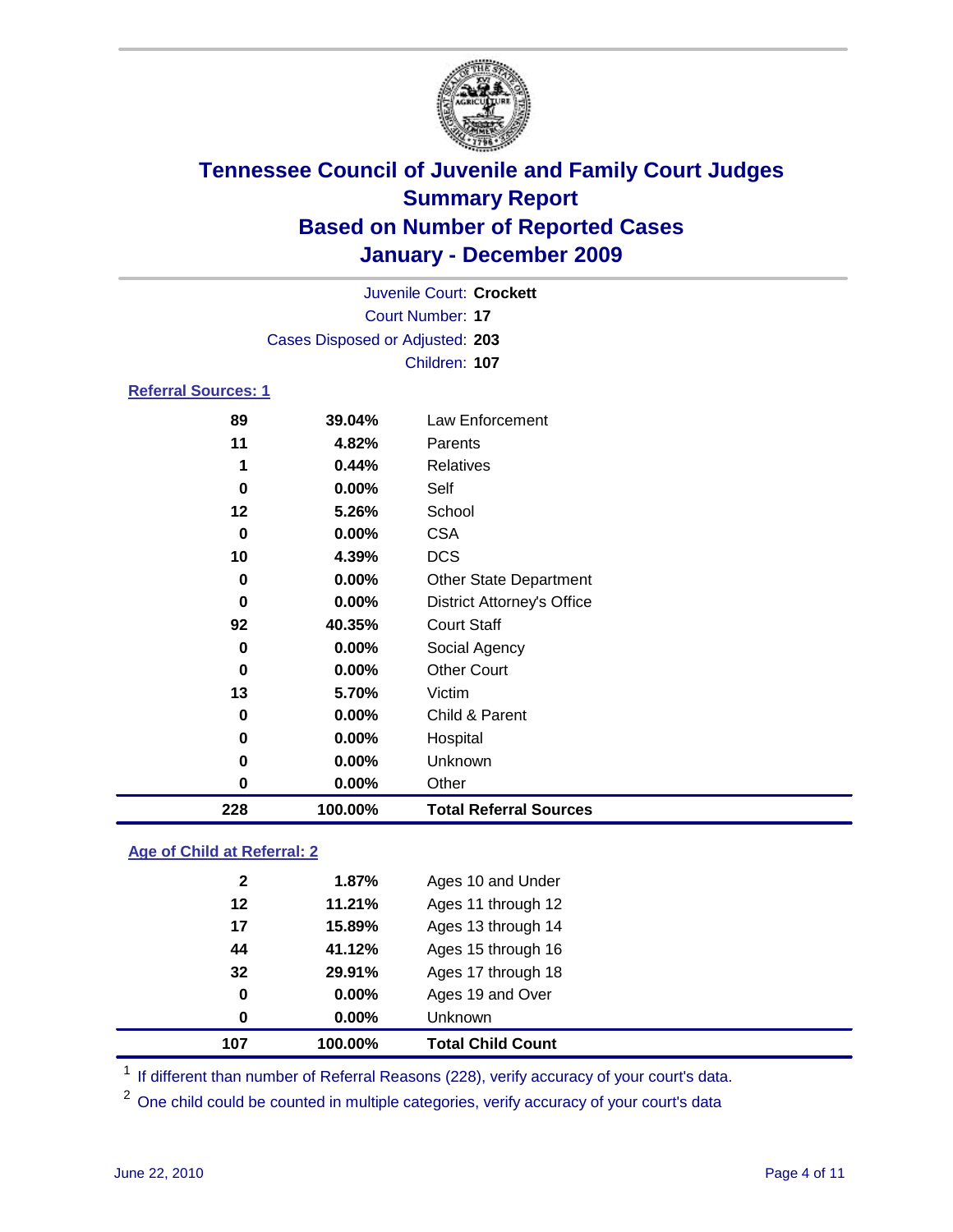

| Juvenile Court: Crockett                |                                 |                          |  |  |
|-----------------------------------------|---------------------------------|--------------------------|--|--|
|                                         | <b>Court Number: 17</b>         |                          |  |  |
|                                         | Cases Disposed or Adjusted: 203 |                          |  |  |
|                                         |                                 | Children: 107            |  |  |
| Sex of Child: 1                         |                                 |                          |  |  |
| 84                                      | 78.50%                          | Male                     |  |  |
| 23                                      | 21.50%                          | Female                   |  |  |
| $\mathbf 0$                             | 0.00%                           | Unknown                  |  |  |
| 107                                     | 100.00%                         | <b>Total Child Count</b> |  |  |
| Race of Child: 1                        |                                 |                          |  |  |
| 73                                      | 68.22%                          | White                    |  |  |
| 25                                      | 23.36%                          | African American         |  |  |
| $\mathbf 0$                             | 0.00%                           | Native American          |  |  |
| $\mathbf 0$                             | 0.00%                           | Asian                    |  |  |
| $\overline{\mathbf{2}}$                 | 1.87%                           | Mixed                    |  |  |
| $\overline{7}$                          | 6.54%                           | Unknown                  |  |  |
| 107                                     | 100.00%                         | <b>Total Child Count</b> |  |  |
| <b>Hispanic Origin: 1</b>               |                                 |                          |  |  |
| 8                                       | 7.48%                           | Yes                      |  |  |
| 99                                      | 92.52%                          | <b>No</b>                |  |  |
| $\mathbf 0$                             | 0.00%                           | Unknown                  |  |  |
| 107                                     | 100.00%                         | <b>Total Child Count</b> |  |  |
| <b>School Enrollment of Children: 1</b> |                                 |                          |  |  |
| 90                                      | 84.11%                          | Yes                      |  |  |
| 12                                      | 11.21%                          | No                       |  |  |
| 5                                       | 4.67%                           | Unknown                  |  |  |
| 107                                     | 100.00%                         | <b>Total Child Count</b> |  |  |

One child could be counted in multiple categories, verify accuracy of your court's data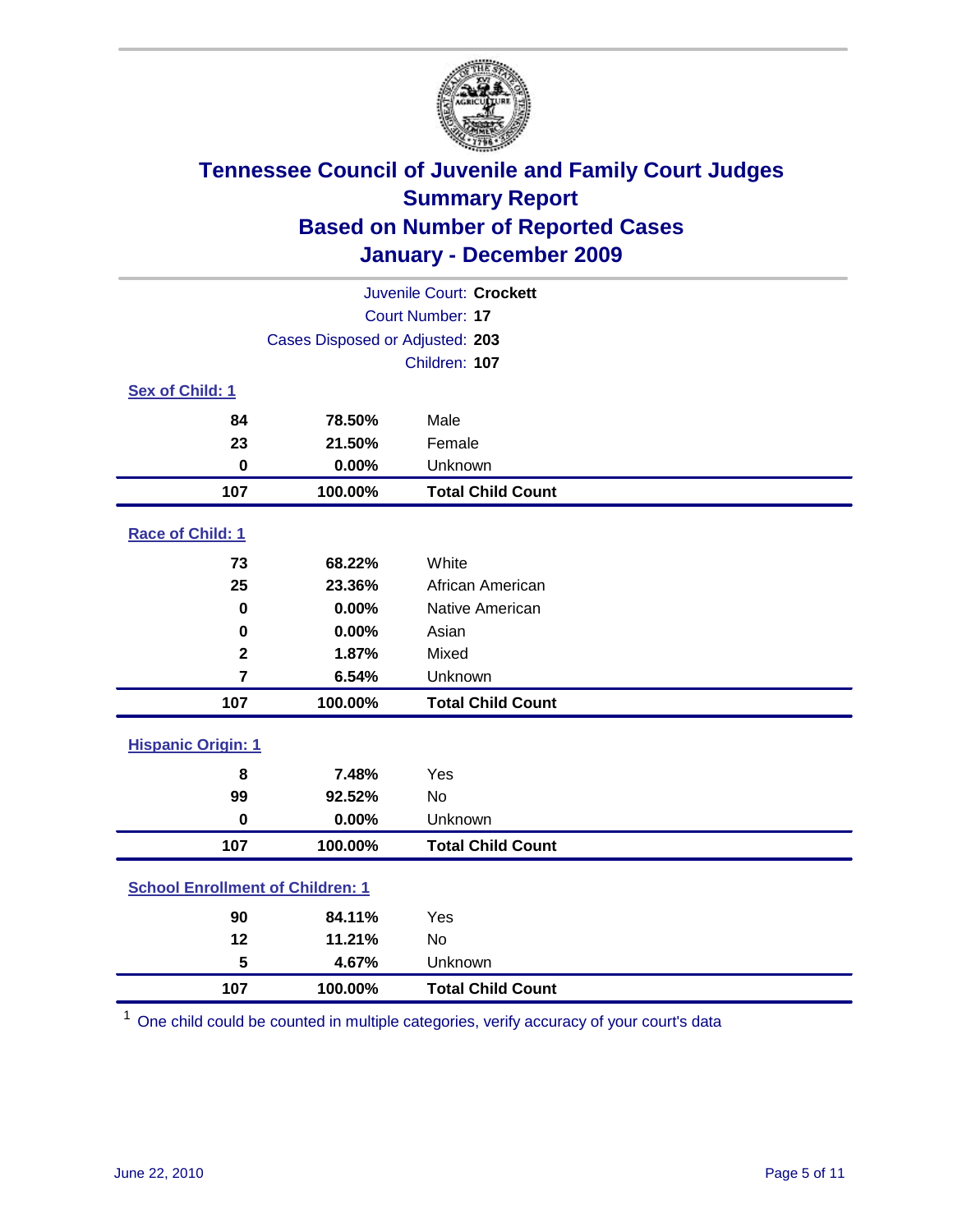

Court Number: **17** Juvenile Court: **Crockett** Cases Disposed or Adjusted: **203** Children: **107**

### **Living Arrangement of Child at Time of Referral: 1**

| 107          | 100.00%  | <b>Total Child Count</b>     |
|--------------|----------|------------------------------|
| 5            | 4.67%    | Other                        |
| 1            | 0.93%    | Unknown                      |
| 0            | $0.00\%$ | Independent                  |
| 0            | 0.00%    | In an Institution            |
| 0            | $0.00\%$ | In a Residential Center      |
| 0            | 0.00%    | In a Group Home              |
| 1            | 0.93%    | With Foster Family           |
| 2            | 1.87%    | <b>With Adoptive Parents</b> |
| 11           | 10.28%   | <b>With Relatives</b>        |
| 9            | 8.41%    | With Father                  |
| 42           | 39.25%   | With Mother                  |
| $\mathbf{2}$ | 1.87%    | With Mother and Stepfather   |
| 4            | 3.74%    | With Father and Stepmother   |
| 30           | 28.04%   | With Both Biological Parents |
|              |          |                              |

#### **Type of Detention: 2**

| 203      | 100.00%  | <b>Total Detention Count</b> |  |
|----------|----------|------------------------------|--|
| 0        | $0.00\%$ | Other                        |  |
| 199      | 98.03%   | Does Not Apply               |  |
| 0        | $0.00\%$ | Unknown                      |  |
| 1        | 0.49%    | <b>Psychiatric Hospital</b>  |  |
| $\bf{0}$ | 0.00%    | Jail - No Separation         |  |
| 0        | $0.00\%$ | Jail - Partial Separation    |  |
| 0        | $0.00\%$ | Jail - Complete Separation   |  |
| 3        | 1.48%    | Juvenile Detention Facility  |  |
| 0        | $0.00\%$ | Non-Secure Placement         |  |
|          |          |                              |  |

<sup>1</sup> One child could be counted in multiple categories, verify accuracy of your court's data

<sup>2</sup> If different than number of Cases (203) verify accuracy of your court's data.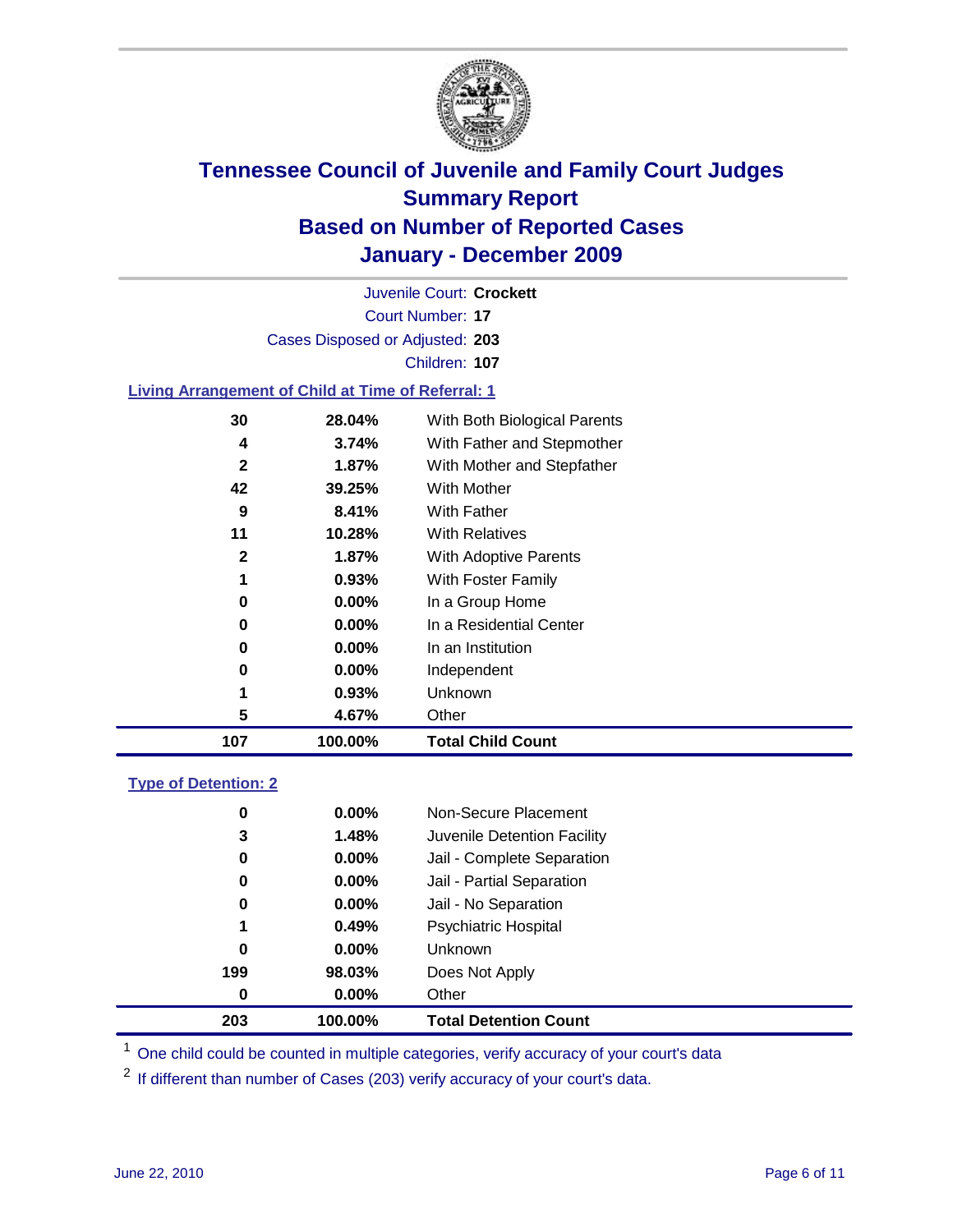

|                                                    | Juvenile Court: Crockett        |                                      |  |  |
|----------------------------------------------------|---------------------------------|--------------------------------------|--|--|
|                                                    | Court Number: 17                |                                      |  |  |
|                                                    | Cases Disposed or Adjusted: 203 |                                      |  |  |
|                                                    |                                 | Children: 107                        |  |  |
| <b>Placement After Secure Detention Hearing: 1</b> |                                 |                                      |  |  |
| 3                                                  | 1.48%                           | Returned to Prior Living Arrangement |  |  |
| 0                                                  | 0.00%                           | Juvenile Detention Facility          |  |  |
| 0                                                  | 0.00%                           | Jail                                 |  |  |
| 1                                                  | 0.49%                           | Shelter / Group Home                 |  |  |
| 0                                                  | 0.00%                           | <b>Foster Family Home</b>            |  |  |
| 0                                                  | 0.00%                           | <b>Psychiatric Hospital</b>          |  |  |
| 0                                                  | 0.00%                           | Unknown                              |  |  |
| 199                                                | 98.03%                          | Does Not Apply                       |  |  |
| 0                                                  | 0.00%                           | Other                                |  |  |
| 203                                                | 100.00%                         | <b>Total Placement Count</b>         |  |  |
| <b>Intake Actions: 2</b>                           |                                 |                                      |  |  |
|                                                    |                                 |                                      |  |  |
| 126                                                | 55.26%                          | <b>Petition Filed</b>                |  |  |
| $\bf{0}$                                           | 0.00%                           | <b>Motion Filed</b>                  |  |  |
| 0                                                  | 0.00%                           | <b>Citation Processed</b>            |  |  |
| $\bf{0}$                                           | 0.00%                           | Notification of Paternity Processed  |  |  |
| 73                                                 | 32.02%                          | Scheduling of Judicial Review        |  |  |
| 24                                                 | 10.53%                          | Scheduling of Administrative Review  |  |  |
| $\mathbf{2}$                                       | 0.88%                           | Scheduling of Foster Care Review     |  |  |
| 0                                                  | 0.00%                           | Unknown                              |  |  |
| 0                                                  | 0.00%                           | Does Not Apply                       |  |  |
| 3                                                  | 1.32%                           | Other                                |  |  |
| 228                                                | 100.00%                         | <b>Total Intake Count</b>            |  |  |

<sup>1</sup> If different than number of Cases (203) verify accuracy of your court's data.

<sup>2</sup> If different than number of Referral Reasons (228), verify accuracy of your court's data.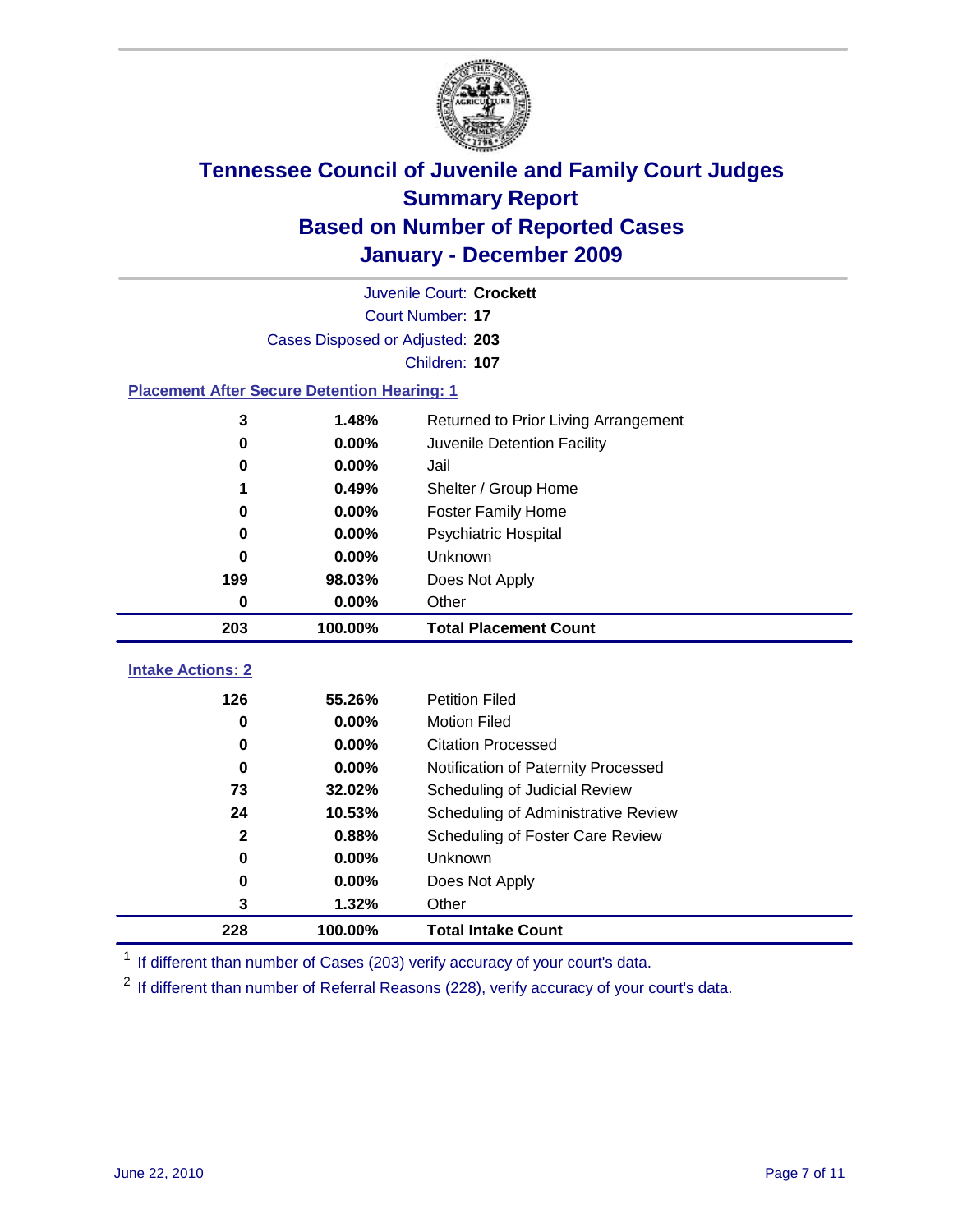

Court Number: **17** Juvenile Court: **Crockett** Cases Disposed or Adjusted: **203** Children: **107**

### **Last Grade Completed by Child: 1**

| $\pmb{0}$                               | 0.00%    | Too Young for School         |  |
|-----------------------------------------|----------|------------------------------|--|
| 0                                       | 0.00%    | Preschool                    |  |
| 0                                       | 0.00%    | Kindergarten                 |  |
| 0                                       | 0.00%    | 1st Grade                    |  |
| 1                                       | 0.93%    | 2nd Grade                    |  |
| 0                                       | 0.00%    | 3rd Grade                    |  |
| 2                                       | 1.87%    | 4th Grade                    |  |
| 3                                       | 2.80%    | 5th Grade                    |  |
| 5                                       | 4.67%    | 6th Grade                    |  |
| 9                                       | 8.41%    | 7th Grade                    |  |
| 19                                      | 17.76%   | 8th Grade                    |  |
| 15                                      | 14.02%   | 9th Grade                    |  |
| 15                                      | 14.02%   | 10th Grade                   |  |
| 17                                      | 15.89%   | 11th Grade                   |  |
| 3                                       | 2.80%    | 12th Grade                   |  |
| 0                                       | 0.00%    | Non-Graded Special Ed        |  |
| 2                                       | 1.87%    | <b>GED</b>                   |  |
| 0                                       | $0.00\%$ | Graduated                    |  |
| $\pmb{0}$                               | 0.00%    | <b>Never Attended School</b> |  |
| 15                                      | 14.02%   | Unknown                      |  |
| 1                                       | 0.93%    | Other                        |  |
| 107                                     | 100.00%  | <b>Total Child Count</b>     |  |
| <b>Enrolled in Special Education: 1</b> |          |                              |  |

| 107 | 100.00% | <b>Total Child Count</b> |
|-----|---------|--------------------------|
| 8   | 7.48%   | Unknown                  |
| 88  | 82.24%  | No                       |
| 11  | 10.28%  | Yes                      |
|     |         |                          |

One child could be counted in multiple categories, verify accuracy of your court's data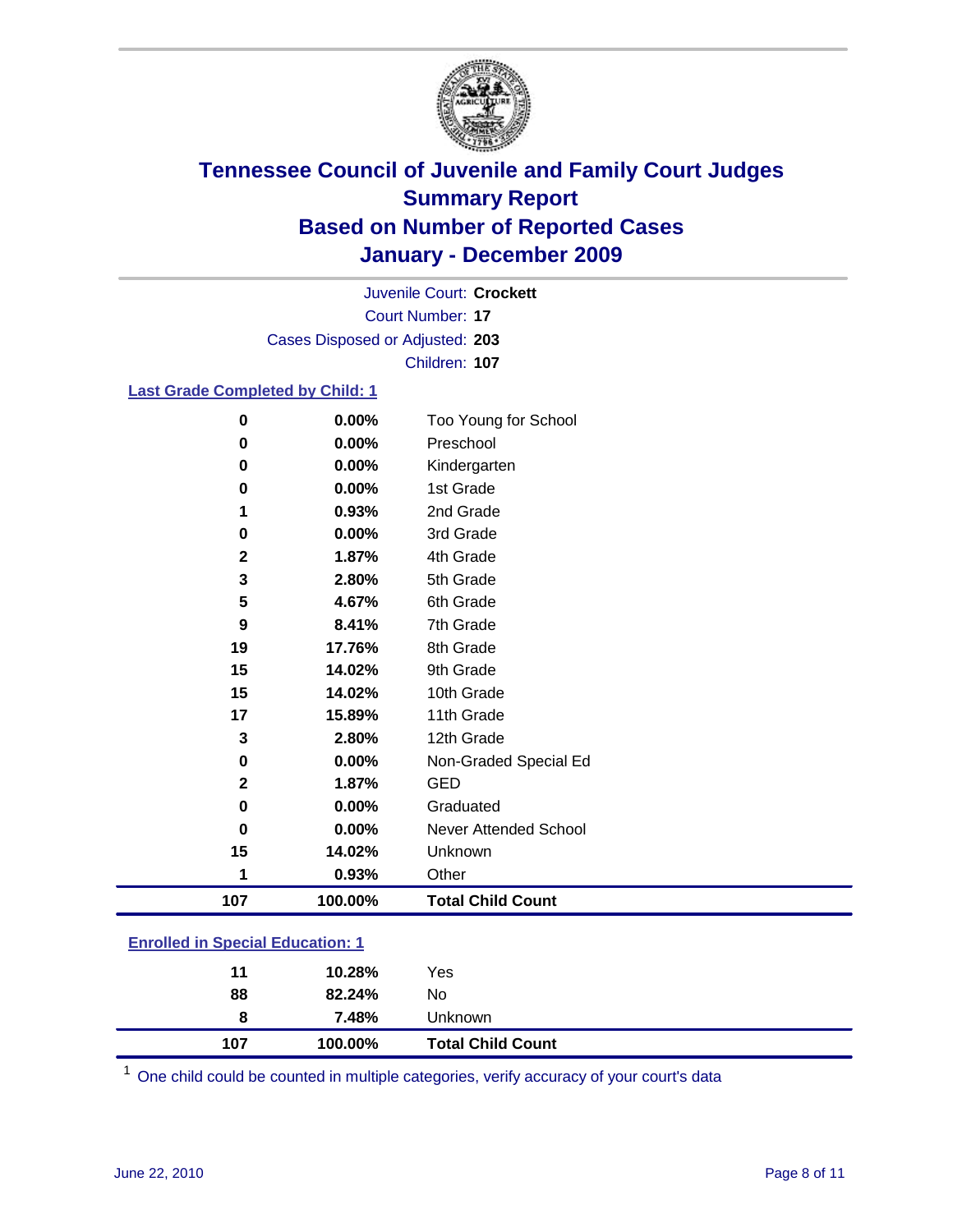

|                              |                                 | Juvenile Court: Crockett  |
|------------------------------|---------------------------------|---------------------------|
|                              |                                 | Court Number: 17          |
|                              | Cases Disposed or Adjusted: 203 |                           |
|                              |                                 | Children: 107             |
| <b>Action Executed By: 1</b> |                                 |                           |
| 225                          | 98.68%                          | Judge                     |
| 0                            | $0.00\%$                        | Referee                   |
| 3                            | 1.32%                           | <b>YSO</b>                |
| 0                            | $0.00\%$                        | Other                     |
| 0                            | $0.00\%$                        | Unknown                   |
| 228                          | 100.00%                         | <b>Total Action Count</b> |

### **Formal / Informal Actions: 1**

| 32           | 14.04%   | Dismissed                                        |
|--------------|----------|--------------------------------------------------|
| $\mathbf{2}$ | 0.88%    | Retired / Nolle Prosequi                         |
| 36           | 15.79%   | <b>Complaint Substantiated Delinquent</b>        |
| 9            | 3.95%    | <b>Complaint Substantiated Status Offender</b>   |
| $\mathbf{2}$ | 0.88%    | <b>Complaint Substantiated Dependent/Neglect</b> |
| 1            | 0.44%    | <b>Complaint Substantiated Abused</b>            |
| 0            | $0.00\%$ | <b>Complaint Substantiated Mentally III</b>      |
| 3            | 1.32%    | Informal Adjustment                              |
| 24           | 10.53%   | <b>Pretrial Diversion</b>                        |
| 0            | $0.00\%$ | <b>Transfer to Adult Court Hearing</b>           |
| 0            | $0.00\%$ | Charges Cleared by Transfer to Adult Court       |
| $\mathbf{2}$ | 0.88%    | Special Proceeding                               |
| 25           | 10.96%   | <b>Review Concluded</b>                          |
| 89           | 39.04%   | Case Held Open                                   |
| 3            | 1.32%    | Other                                            |
| 0            | $0.00\%$ | <b>Unknown</b>                                   |
| 228          | 100.00%  | <b>Total Action Count</b>                        |

<sup>1</sup> If different than number of Referral Reasons (228), verify accuracy of your court's data.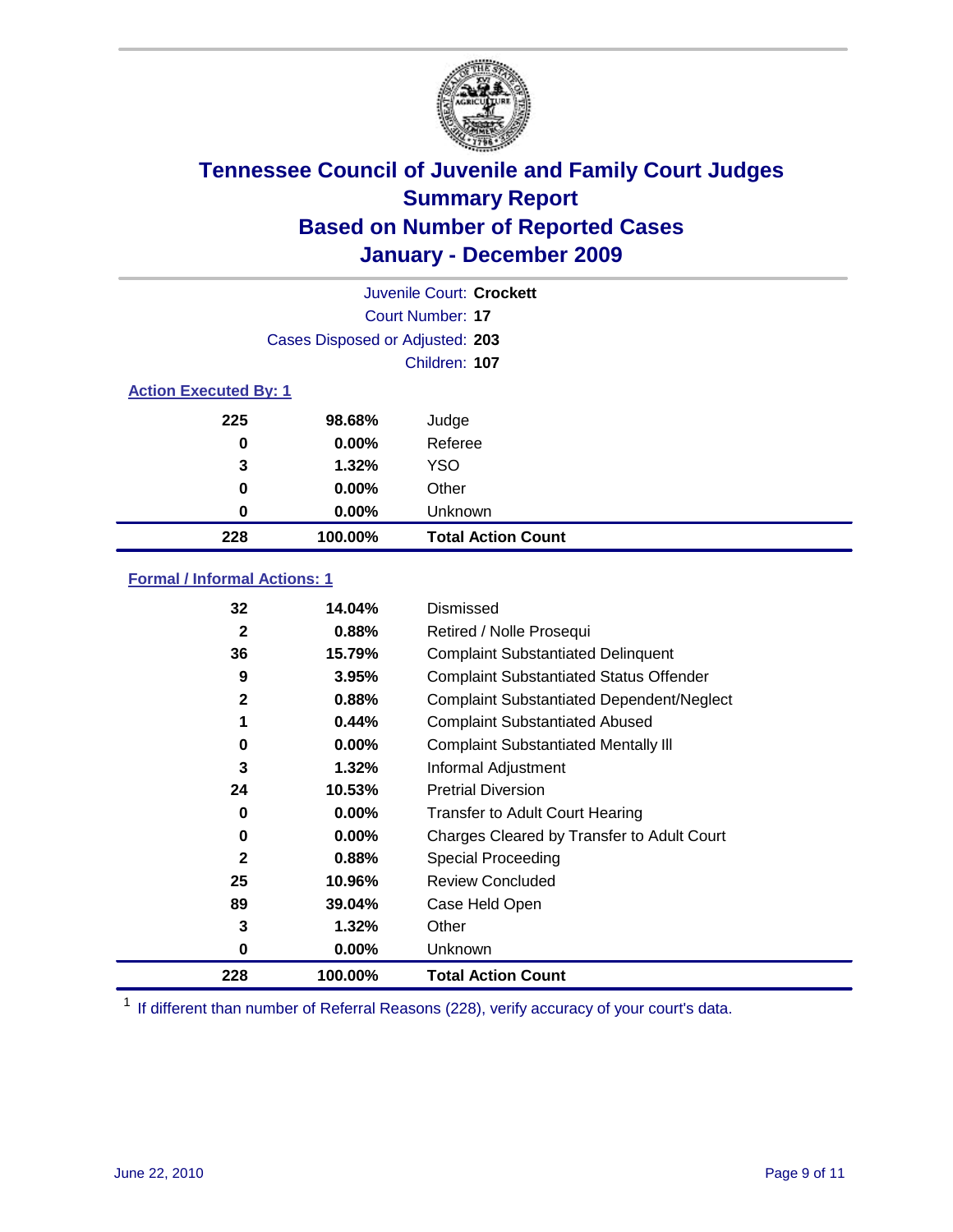

|                       |                                 | Juvenile Court: Crockett                              |
|-----------------------|---------------------------------|-------------------------------------------------------|
|                       |                                 | <b>Court Number: 17</b>                               |
|                       | Cases Disposed or Adjusted: 203 |                                                       |
|                       |                                 | Children: 107                                         |
| <b>Case Outcomes:</b> |                                 | There can be multiple outcomes for one child or case. |
| 26                    | 6.81%                           | <b>Case Dismissed</b>                                 |
| $\mathbf{2}$          | 0.52%                           | Case Retired or Nolle Prosequi                        |
| 3                     | 0.79%                           | Warned / Counseled                                    |
| 87                    | 22.77%                          | Held Open For Review                                  |
| 35                    | 9.16%                           | Supervision / Probation to Juvenile Court             |
| 0                     | 0.00%                           | <b>Probation to Parents</b>                           |
| 34                    | 8.90%                           | Referral to Another Entity for Supervision / Service  |
| 10                    | 2.62%                           | Referred for Mental Health Counseling                 |
| 5                     | 1.31%                           | Referred for Alcohol and Drug Counseling              |
| 0                     | 0.00%                           | <b>Referred to Alternative School</b>                 |
| 0                     | 0.00%                           | Referred to Private Child Agency                      |
| 3                     | 0.79%                           | Referred to Defensive Driving School                  |
| 0                     | 0.00%                           | Referred to Alcohol Safety School                     |
| 0                     | 0.00%                           | Referred to Juvenile Court Education-Based Program    |
| 1                     | 0.26%                           | Driver's License Held Informally                      |
| 0                     | 0.00%                           | <b>Voluntary Placement with DMHMR</b>                 |
| 0                     | 0.00%                           | <b>Private Mental Health Placement</b>                |
| 0                     | 0.00%                           | <b>Private MR Placement</b>                           |
| 0                     | 0.00%                           | Placement with City/County Agency/Facility            |
| 2                     | 0.52%                           | Placement with Relative / Other Individual            |
| 4                     | 1.05%                           | Fine                                                  |
| 5                     | 1.31%                           | <b>Public Service</b>                                 |
| 13                    | 3.40%                           | Restitution                                           |
| 0                     | 0.00%                           | <b>Runaway Returned</b>                               |
| 15                    | 3.93%                           | No Contact Order                                      |
| 0                     | 0.00%                           | Injunction Other than No Contact Order                |
| 3                     | 0.79%                           | <b>House Arrest</b>                                   |
| 0                     | 0.00%                           | <b>Court Defined Curfew</b>                           |
| 0                     | $0.00\%$                        | Dismissed from Informal Adjustment                    |
| 6                     | 1.57%                           | <b>Dismissed from Pretrial Diversion</b>              |
| 20                    | 5.24%                           | Released from Probation                               |
| 0                     | $0.00\%$                        | <b>Transferred to Adult Court</b>                     |
| 0                     | $0.00\%$                        | <b>DMHMR Involuntary Commitment</b>                   |